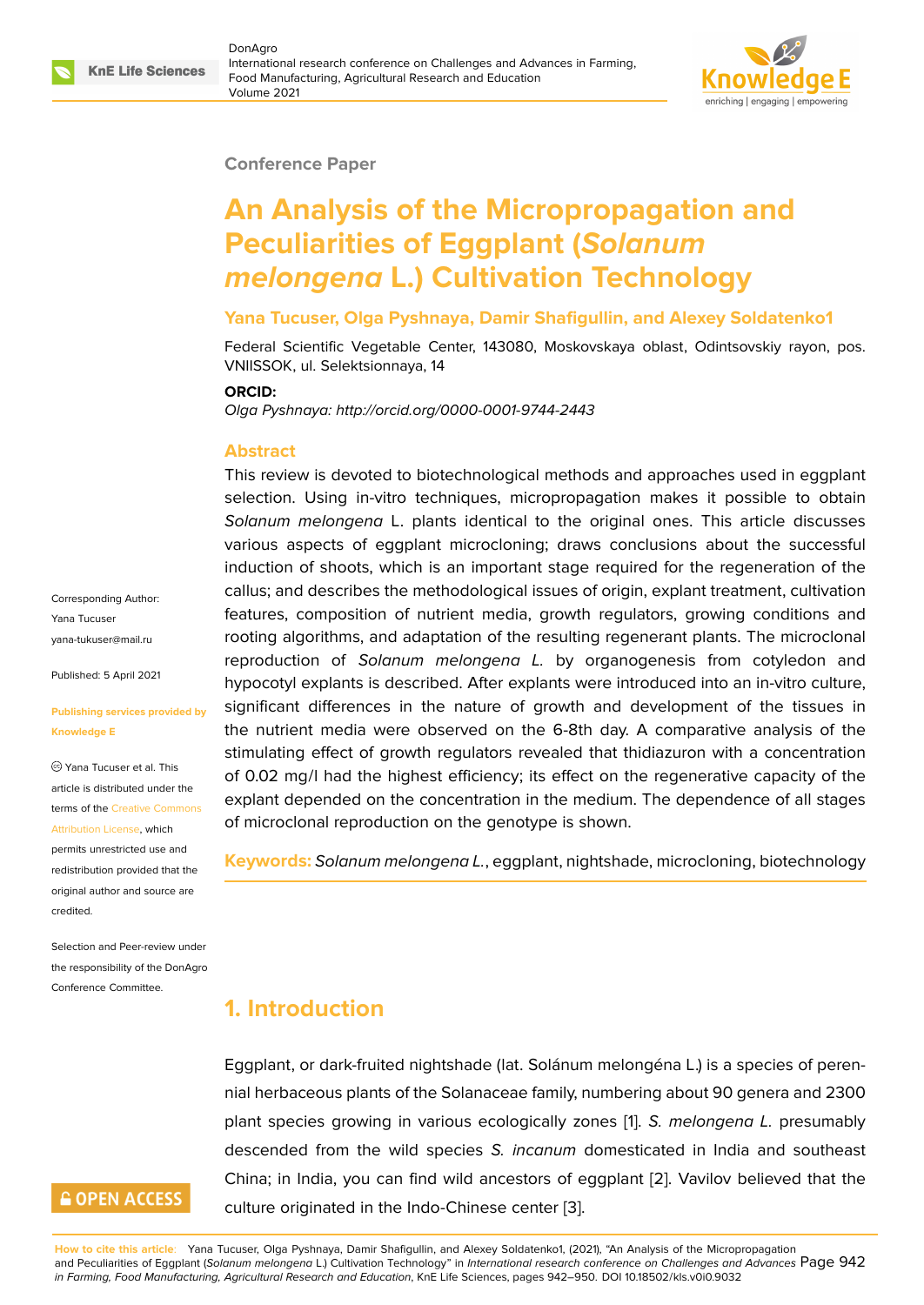Eggplant is often used in cooking; it is also popular with nutritionists [4]. Their attention is drawn to the polyphenolic compounds contained in eggplant and chlorogenic acid, which prevents the development of type II diabetes. The nutritional value of eggplant is due to the content of calcium, iron, potassium, phosphorus, fiber a[nd](#page-7-2) B vitamins [5]. The combination of biochemical indicators determines the importance of its use, but, unlike other members of the family, in particular, tomato, eggplant is quite demanding.

Eggplant has a large share of the gross harvest of vegetables. Its wide distributi[on](#page-7-3) is due to its high yield, biological value, ability to grow in various ecological zones [1]. According to 2019 data, the world eggplant production volume is 51.313 million tons. The top ten includes growing eggplant are China (over 32 million tons), India (12.55 million tons), Egypt (1.2 million tons), Iran (677.7 thousand tons), Indonesia (509.7 thousand ton[s](#page-7-4)), Italy (317.6 thousand tons), Turkey (854 thousand tons), Japan (306 thousand tons)), Spain (238.7 thousand tons), Philippines (235.6 thousand tons). Over the past decade, production has practically doubled [6]. In Russia, the volume is 47.2 thousand tons. The key regions are Krasnodar and Stavropol Territories, Rostov, Volgograd, Saratov and Astrakhan Regions, which together account for over 75% of eggplant production in Russia [2].

At present, a large number of eggplant varieties, that meet the requirements of agricultural production and amateur gardening, have been created [4]. Growing eggplant outdoo[rs](#page-7-0) is effective only in the southern regions, since it is very thermophilic. In the temperate climate zone, eggplant is grown only in greenhouses [6]. Some varieties of eggplant are very demanding on moisture and light; almost all va[rie](#page-7-2)ties do not tolerate transplanting, as they are very sensitive to the root system damage; their cultivation in Russia is possible only by the seedling method [1].

# **2. Features of the Microclonal [R](#page-7-4)eproduction of** *Solanum melongena L.*

The main disadvantage of seed reproduction is the genetic heterogeneity of the planting material, as well as the duration of the juvenile period [7]. Vegetative propagation, which contributes to the preservation of the genotype of the mother plant and the reduced juvenile period, is impossible for eggplant [8]. The combination of these problems determines the need to use the micropropagation met[ho](#page-7-5)d. It is based on the totipotency of plant cells - their ability to give rise to an integral plant organism under the influence of exogenous processes. The *in vitro* metho[d](#page-7-6) can be used to obtain plants that are genetically identical to the original specimen [8].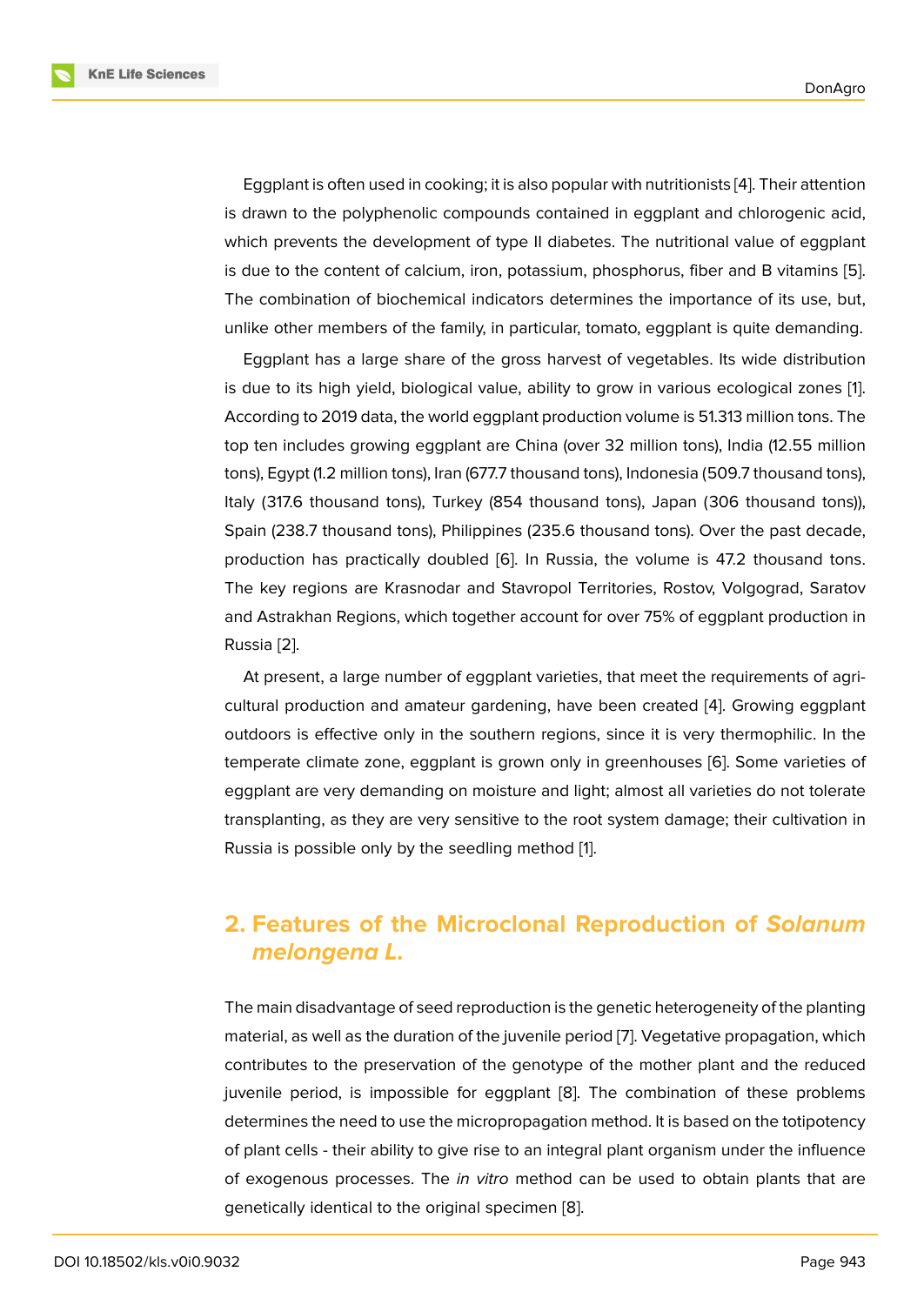In recent years, interest in microclonal reproduction of eggplant has decreased due to increasing possibilities of genetic modification of plants [9].

According to Magioli C. and Mansur E., the efficiency of eggplant organogenesis depends on the type of explants used and combinations of plant growth regulators [9]. Micropropagation has several advantages:

•due to the use of meristem culture, the plants are not infected with the virus. For the Solanaceae family, susceptibility to viral diseases is a problem: Russian and forei[gn](#page-7-7) scientists have described a number of cases when a significant number of valuable varieties of tomato, potato and pepper died due to viral diseases. It was possible to restore these valuable varieties only with the help of a healthy in vitro cultured meristem obtained from infectious plants [10; 11];

•the multiplication factor increases [4];

•there is an acceleration of the transition of plants from the juvenile to the reproductive phase of development, which makes it possible to use the warm season more fully, which is very important for temperate [cl](#page-7-2)imatic zones [1];

•it becomes possible to accurately control the environmental factors: temperature, humidity, length of day, spectral composition and light intensity, composition and amount of nutrients used, etc. [12].

O. Matushkina adds the ability to reduce one-time labor costs (due to the fact that work is carried out more evenly throughout the year), as well as saving territories for the cultivation of planting [ma](#page-8-0)terials - especially in those regions where there is a need to use greenhouses [13]. D. Ualieva believes that micropropagation requires manual labor, experienced and qualified employees. The economy of territories is covered by complex biotechnological processes that require reagents and special equipment. Among the most important ad[van](#page-8-1)tages of microcloning, Ualieva mentions a significant reduction in the timing of selection, which can eventually become more targeted [14].

V. Pivovarov and N. Shmykova described the stages of microclonal reproduction of eggplant (based on the results of experimental tests on Snezhny and Solaris varieties), characterized by the following features of cultivation in the in vitro sy[ste](#page-8-2)m [4]:

•During the isolation phase, it is often difficult to obtain an initial sterile culture. For this, antibiotics (tetracycline, benzylpenicillin, etc.) with a concentration of 100-200 mg / l are added to the nutrient medium.

•The most commonly used medium is Murasig and Skoog (MS) [15], which contain mineral salts, biologically active substances and growth stimulants (auxins, cytokinins). As an oxidation inhibitor, ascorbic acid (1 mg / l), glutathione (4-5 mg / l), dithiothrietol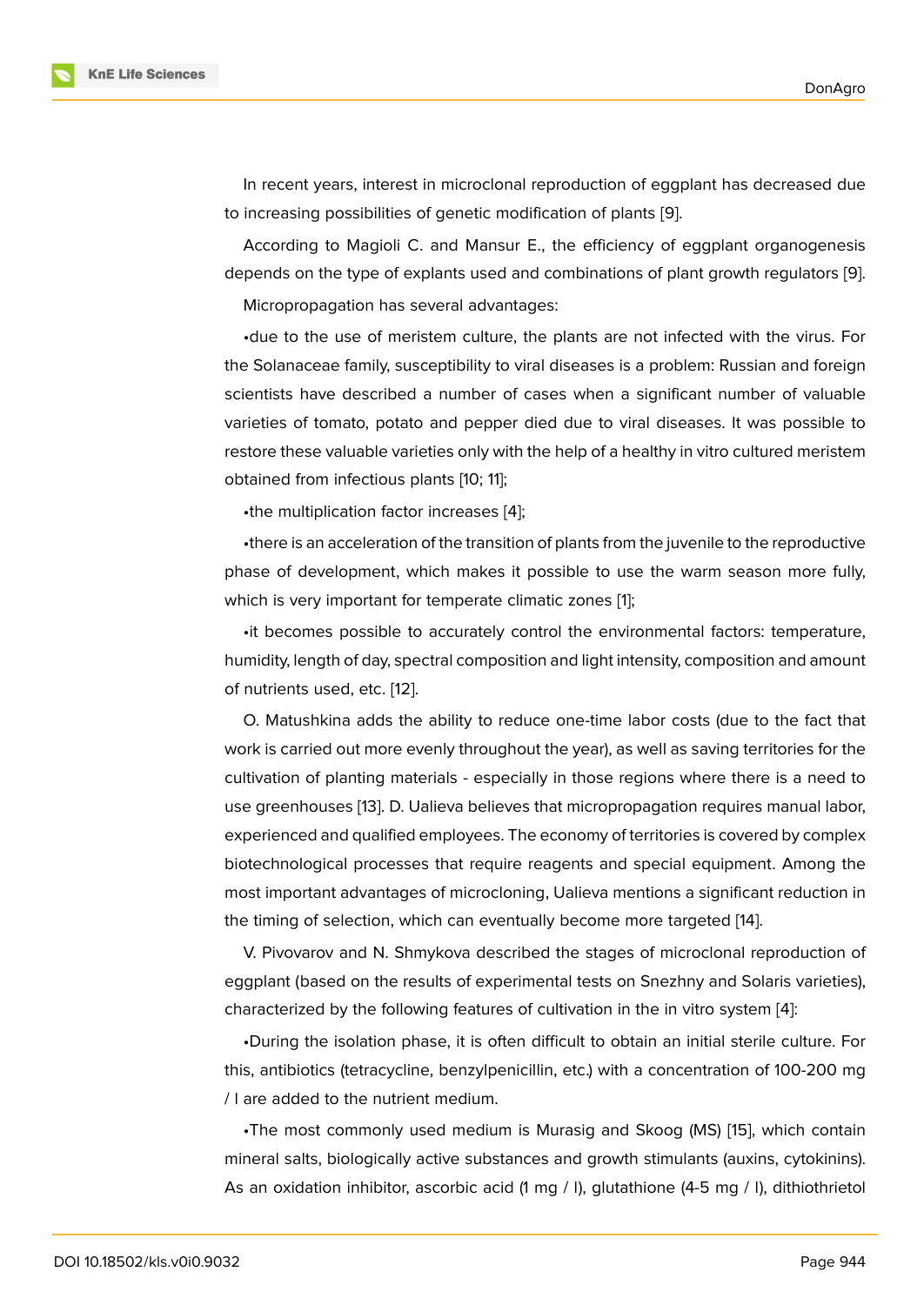(1-3 mg / l), diethyldithiocarbamate (2-5 mg / l) are used. This stage usually lasts 1-2 months; during this period, meristematic tissues grow and primary shoots develop [15].

# **3. Characteristics of the Development of Explants in Nu[tri](#page-8-3)ent Media.**

R. Butenko and N. Kataeva [16] describe features of the development of explants in various nutrient media and their dependence on the origin (Tables 1-2):

•In explants of cotyledons, dense dark and light green callus with numerous buds developed, the rapid develo[pm](#page-8-4)ent of micro-rosettes and good roots was observed;

•Hypocotyl explants had a white callus with a medium bud development rate. Shoots developed in the upper part of the hypocotyl, but the roots developed more actively;

•The explants of young leaves were characterized by dense green callus with leaf primordia, and micro-rosettes developed on some explants, but root formation was slowed down.

It was found that micropropagation aimed at obtaining a significant number of meristematic clones weakens shoots [4].

The ratio and concentration of auxins and cytokinins in the nutrient medium is of great importance. Of the cytokinins, BAP is often used (1-10 mg/l). Among auxins, pindoleacetic acid (IAA) and 1-na[ph](#page-7-2)thylacetic acid (NAA) at concentrations of up to 0.5 mg/l are optimal.

Shoot induction is an essential step for the successful regeneration of transformed plant tissues. P. Foo published results on the ability of BAP and kinetin to induce callus regeneration in cotyledon explants [17]. On the other hand, kinetin at a concentration of 2.0 mg/l successfully induced shoots with an average of 1.50  $\pm$  0.22 shoots per explant, while BAP did not induce any shoot formation. This study showed that kinetin alone is sufficient to induce shoot formation [in](#page-8-5) eggplant varieties.

Scientists conducted a comparative analysis of the stimulating effect of growth regulators, which indicates the greatest effect of thidiazuron. For the regeneration media, MS is most effective in combination with BAP and reduced TDZ concentration. A high concentration of TDZ causes vitrification, but significantly reduces the percentage of rooted shoots. Shoots obtained from the buds of cotyledon callus at the same concentration of stimulants rooted more actively than buds and microsockets developed from the loose callus of the hypocotyl. Shoots formed from young eggplant leaves developed less actively [16]. V. Verba et al. emphasize that the problem of vitrification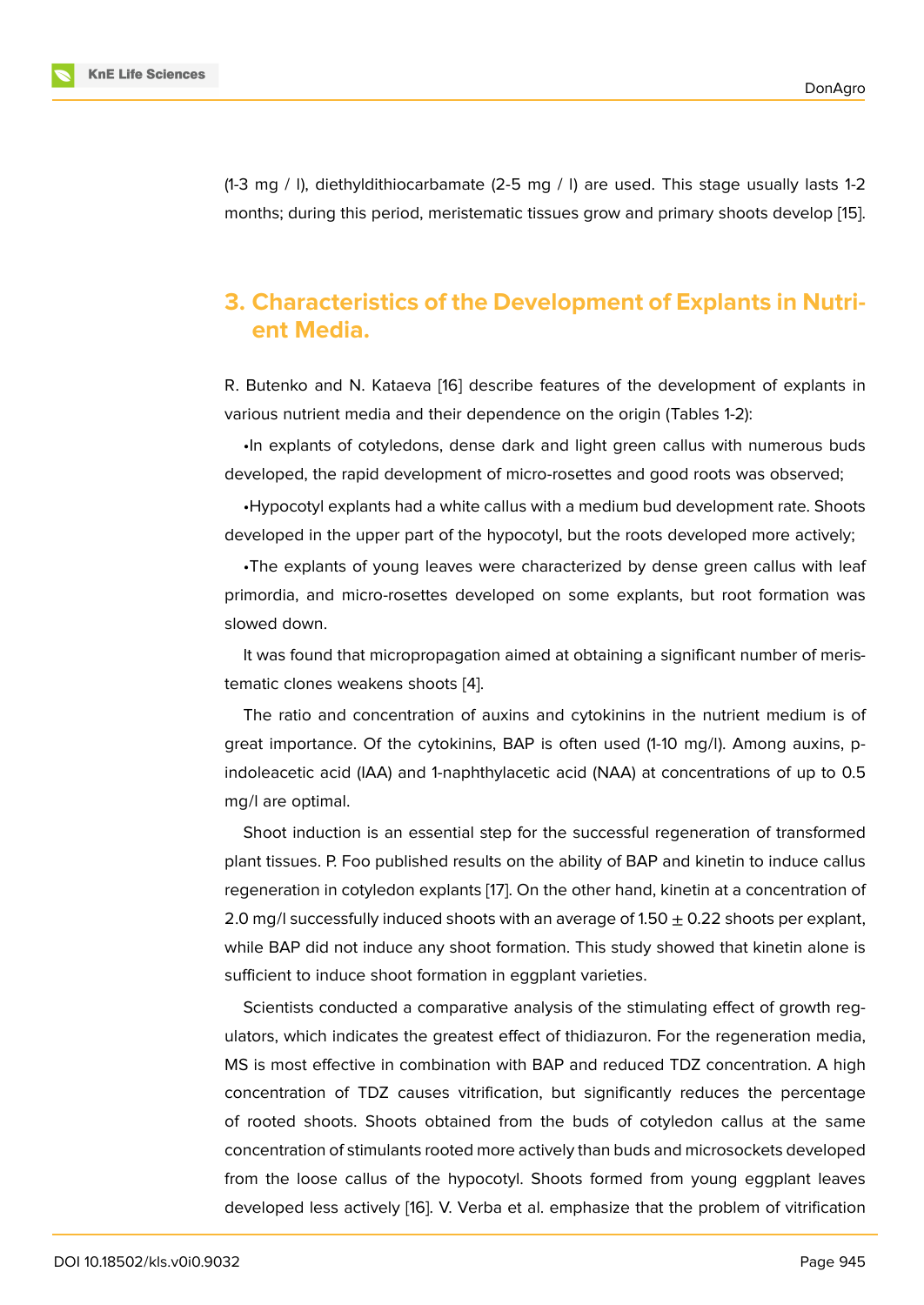of shoots can be solved by the multiple transplantation of their upper part in  $\frac{1}{2}$  MC medium [1].

Cytokinins can accumulate in plant tissues at a concentration above the required physiological level, which leads to the formation of morphologically altered plants. Cytokini[ns](#page-7-4) are commonly used in plant tissue culture to induce cell growth, as well as to stimulate the shoot development; due to this, they are actively involved in various physiological processes of plants. This includes propagation of shoots, formation of root tubers, induction of callus, and aging of leaves [17]. E. Kotko points out that the proliferation of axillary meristems, the formation of vitrified shoots and a decrease in the ability to root due to the underdevelopment of root primordia are possible [14]. According to N. Kataeva and R. Butenko, the negative effect of [cy](#page-8-5)tokinins can be overcome by minimizing their content in nutrient media, or by alternating cultivation cycles in the media with low and high phytohormone levels [16].

### **4. Rooting of the Resulting Sho[ot](#page-8-4)s to the Specified Conditions.**

N. Shmykova offers one of two ways to root microshoots:

•for 2-24 hours incubation in a sterile solution of auxin at a concentration of 20-50 mg/l, and cultivation in the agar medium without phytohormones or in a suitable soil substrate [19];

•within 20-30 days, cultivation of microshoots in a nutrient medium at a low concentration of auxin  $(1-5 \text{ mg } / \text{ I})$  [4].

At this [stag](#page-8-6)e, the concentration of mineral salts in the MS medium is reduced by 2-4 times [16], and the amount of sugar is reduced to 0.5-1%; there are only auxins, while cytokinins are completely [ex](#page-7-2)cluded. BCI, IAA or NAA are used to activate rooting

However, in 1989, N. Savinova proposed a hydroponic method, which simplifies both rootin[g an](#page-8-4)d plant adaptation to natural conditions. Thus, for eggplant, it is recommended to add activated carbon to the liquid medium, or to shade the bottom of culture vessels with dark non-absorbent paper [20].

## **5. Growing Planting Materials in a Greenhouse and Preparing them for [Tr](#page-8-7)ansplanting As Seedlings.**

According to Mallaya, the same algorithm is used for eggplant. Plants with two or three leaves and a well-developed root system are considered planting materials. They are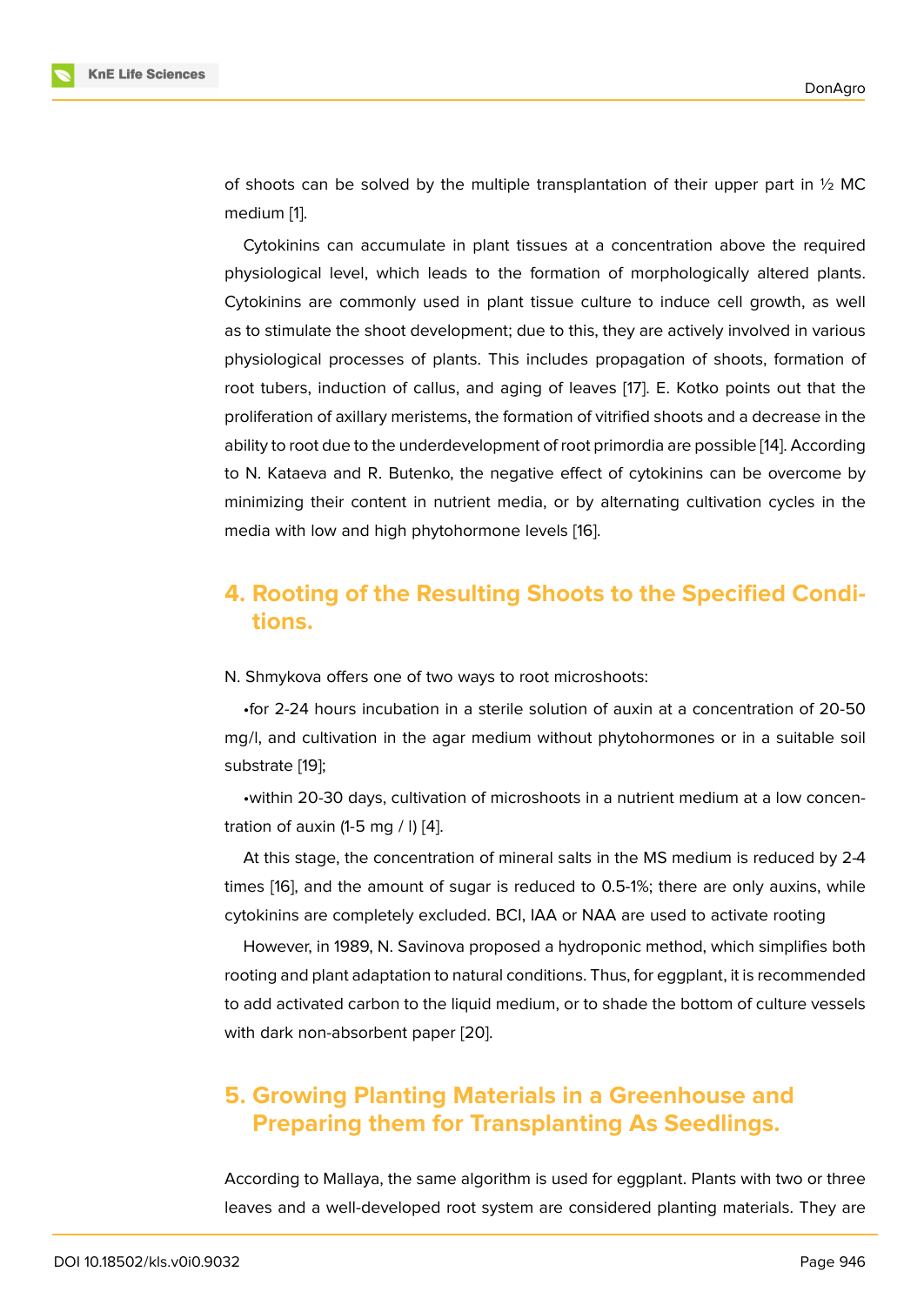removed from test tubes or flasks with tweezers. To avoid injury, ENT forceps with rubber tips at the bent ends are used. The roots are washed from agar, and then planted in pick boxes or peat pots, which are previously sterilized at 85 - 90° C (1-2 h) with a soil substrate. For eggplant, it is recommended to use a substrate of peat soil and sand (3: 1). Regenerants are grown in greenhouses at a temperature of 20-22 °C, a humidity of 65-90% and an illumination of no more than 5000 lux. 20-30 days after planting; they are fed with a complex mineral fertilizer or a solution of Murashige and Skoog [20].

TABLE 1: Characteristics of the development of eggplant explants in the induction media 4 weeks after the introduction into the culture according to R. Butenko [16]

| Growth<br>regulators *,<br>mq / l | Cotyledons (divided)                         |                                                  | Hypocotyl (parts)                           |                                       |                                                      | Young leaves                                        |
|-----------------------------------|----------------------------------------------|--------------------------------------------------|---------------------------------------------|---------------------------------------|------------------------------------------------------|-----------------------------------------------------|
|                                   | along                                        | across                                           | upper                                       | average                               | bottom                                               |                                                     |
| 0.02 TDZ                          | green callus,<br>buds, shoots                | green callus,<br>buds, shoots                    | shoots and<br>loose white<br>callus, shoots | white loose<br>callus                 | white loose<br>callus                                | green callus,<br>kidneys,                           |
| $0.2$ TDZ                         | green callus,<br>buds, shoots                | green callus,<br>buds, shoots                    | shoots and<br>loose white<br>callus, shoots | white loose<br>callus                 | white loose<br>callus, shoots                        | green callus,<br>shoots.<br>minor rhizog-<br>enesis |
| $0.2$ BAP                         | green callus,<br>buds, shoots                | green callus,<br>buds, shoots                    | white loose<br>callus, shoots               | white loose<br>callus                 | white loose<br>callus,<br>slight rhizog-<br>enesis   | green callus,<br>minor rhizog-<br>enesis            |
| 2.0 BAP                           | green callus,<br>buds, shoots                | green callus,<br>buds, shoots                    | shoots and<br>loose white<br>callus, shoots | weak white<br>callus                  | white loose<br>callus                                | green callus,<br>shoots                             |
| <b>2.0 NUK</b>                    | rhizogenesis,<br>white-green<br>loose callus | rhizogenesis<br>white-green<br>loose callus      | powerful<br>white-green<br>callus           | powerful<br>white-green<br>callus     | powerful<br>white-green<br>callus, rhizoq-<br>enesis | Dense green<br>callus                               |
| $0.2$ KIN                         | yellowing,<br>faint white<br>loose callus    | weak white<br>loose<br>callus, rhizoq-<br>enesis | white loose<br>callus                       | white loose<br>callus                 | white loose<br>callus                                | green callus,<br>minor rhizoq-<br>enesis            |
| <b>2.0 KIN</b>                    | yellowing<br>and death<br>of explants        | yellowing<br>and death<br>of explants            | yellowing<br>and death<br>of explants       | yellowing<br>and death<br>of explants | yellowing<br>and death<br>of explants                | yellowing<br>and death<br>of explants               |

Burgutin spoke out against washing agar just from eggplant. Unlike tomato, the root system of eggplant tolerates transplanting worse. Agar promotes the rooting of the plant in the soil, as it contains some nutrients. It is recommended to transplant the eggplant plant into the soil together with agar to prevent injury to the root system, deepening so that only developed leaves remain above the soil surface. Thus, this recommendation must be taken into account because it represents a hybrid option between the hydroponics and growing in soil. It provides optimal root moisture [21].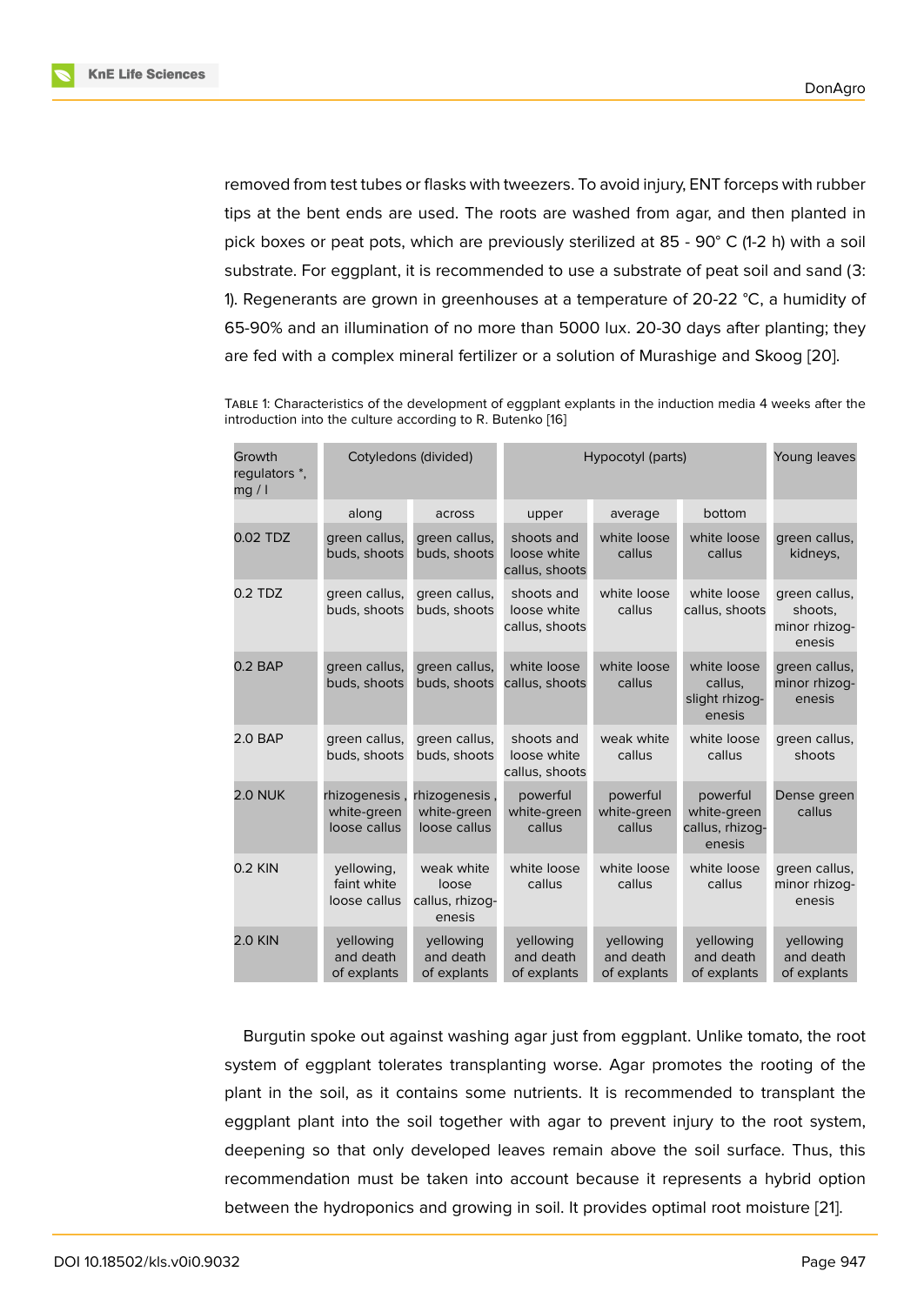| Growth<br>regulator *,<br>mg / l | Explant type  |                |                |                          |               |               |  |  |  |
|----------------------------------|---------------|----------------|----------------|--------------------------|---------------|---------------|--|--|--|
|                                  | Cotyledon     |                | Hypocotyl      |                          | Leaves        |               |  |  |  |
|                                  | shoots, pcs.  | Buds, pcs.     | shoots, pcs.   | Buds, pcs.               | shoots, pcs.  | Buds, pcs.    |  |  |  |
| 0,02 TDZ                         | $13,9 + 3,0$  | $39.9 \pm 4.0$ | $8,0, \pm 2,8$ | $17,0, \pm 5,1$          | 5,0,1,8       | $12,3 + 3,4$  |  |  |  |
| $0.2$ TDZ                        |               | $17,2 +3,7$    | $2,3 + 1,5$    | $9.1 \pm 3.3$            | $1,4 \pm 0,8$ | $7.1 \pm 1.3$ |  |  |  |
| <b>2,0 NAA</b>                   |               | $3,0, \pm 3,4$ | $0.2 \pm 0.2$  | $0.5 \pm 0.9$            |               |               |  |  |  |
| $0.2$ BAP                        | $1-6 \pm 1,2$ | $6.0 \pm 1.3$  | 7,0 $\pm$ 3,3  | $4.0 \pm 1.1$            | $4,3 \pm 1,6$ | $2,0 \pm 0,6$ |  |  |  |
| 2,0 BAP                          |               | 6,7 $\pm$ 3,3  | $3,5 + 2,9$    | $5,5 \pm 3,3$            | $2,3 \pm 1,2$ | $3,5 \pm 1,2$ |  |  |  |
| 0.2 KIN                          |               | $1,2 \pm 1,5$  | $4,6 \pm 1,3$  | ٠                        | $2,4 \pm 0,8$ |               |  |  |  |
| 2,0 KIN                          |               |                |                | $\overline{\phantom{a}}$ |               |               |  |  |  |

TABLE 2: The number of buds and shoots of eggplant in explants 4 weeks after the introduction into in vitro culture according to R. Butenko [16]

\*TDZ – tidiazuron;

NAA – naphthylacetic acid;

BAP – benzyl aminopurine;

KIN – 6-furfurylaminopurine.

An additional complication in eggplant microcloning is growth retardation after transplantation into soil. This is directly related to the disruption of the stomatal apparatus and the loss of a huge amount of water [7]. G. Vural and E. Ari suggested spraying leaves with a 50% aqueous solution of glycerin during the entire acclimatization period. This will prevent dehydration of plants and increase their survival rate [7]. N. Dubenok believed that the spraying reduces furthe[r a](#page-7-5)daptation of plants. He recommended a simpler method - growing eggplant regenerants in tunnel shelters, in conditions of "artificial fog", or in boxes covered with glass or foil [22]. 10-14 days af[te](#page-7-5)r, the cover is removed; the pots or boxes are placed in normal, non-sterile conditions [22]. To confirm the value of humidity, V. Borodychev emphasizes one more feature of microcloned eggplant seedlings. Under in vitro conditions, the str[uctu](#page-8-8)re and growth of the root can be changed; as a result, the absorption of water and mineral salts from t[he s](#page-8-8)oil worsens [8, 23]. Artificial mycorrhization of plants is considered expedient, given its positive role in supplying plants with mineral and organic nutrients, water, biologically active substances, as well as in protecting plants from pathogens [23].

### **6. Conclusion**

Increasing the competitiveness of agricultural products while reducing resource consumption and costs is possible by accelerating the selection process. The latest biotechnological approaches are important. Clonal micropropagation is an important tool used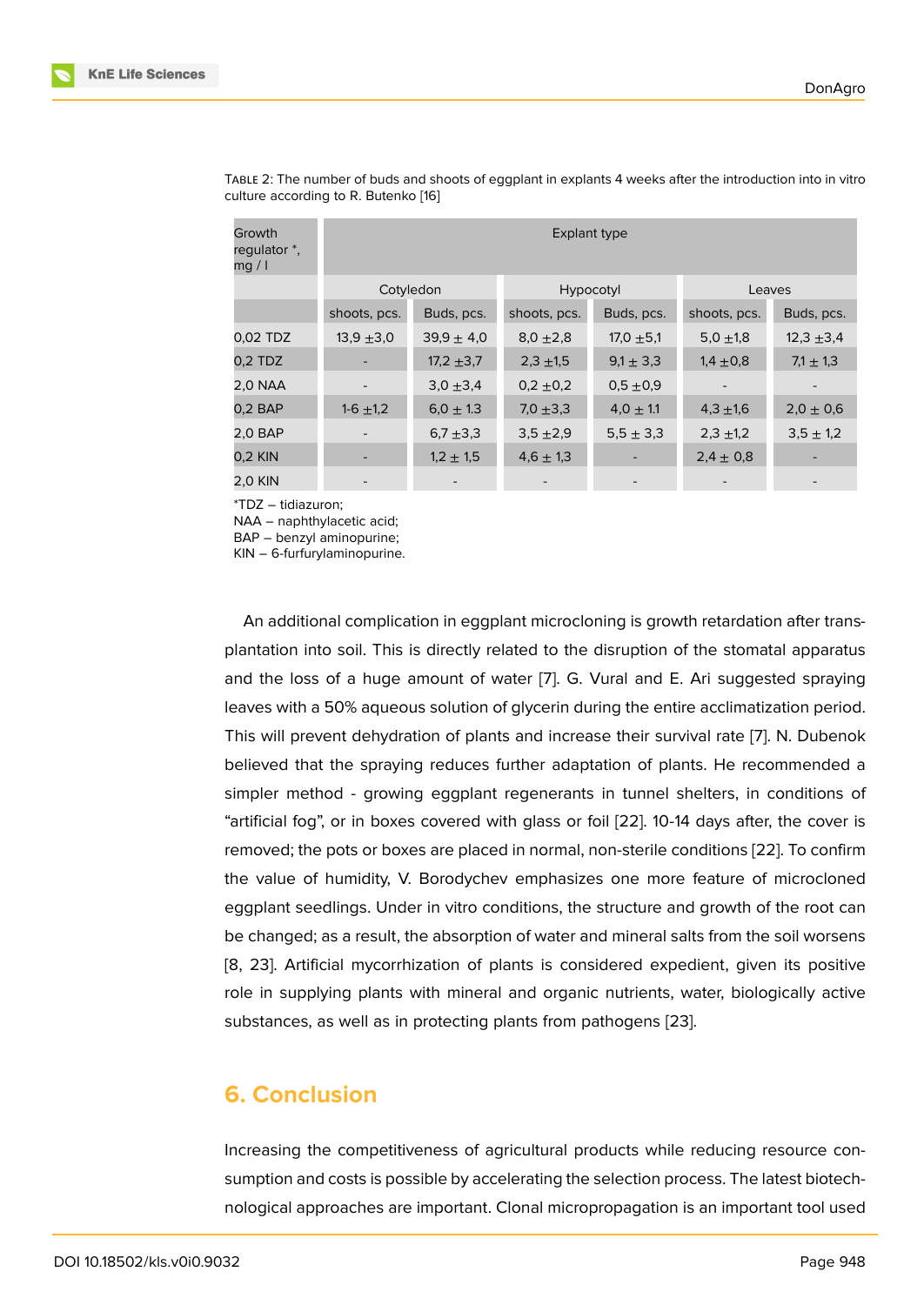

in solving many applied problems in eggplant selection; however, there are no methods for this. One of the reasons may be the dependence of all stages of microclonal reproduction on a specific genotype. That is why optimized methods and an individual approach are required for individual groups of varieties.

### **References**

- <span id="page-7-4"></span>[1] Verba, V. M., *et al*. (2010). Clonal Micropropagation of Eggplant by Organogenesis. *Bulletin of Russian Agricultural Science*, vol. 6, pp. 57-59.
- <span id="page-7-0"></span>[2] Mamedov, M. I., Pyshnaya, O. N. and Verba, V. M. (2009). Cultural Eggplant-Origin, Selection Problems and Genetic Sources. *Vegetables of Russia,* vol. 4, pp. 27-33.
- <span id="page-7-1"></span>[3] Vavilov, N. I. (1951). The Origin, Variation, Immunity and Breeding of Cultivated Plants. *Leningadskiy Ovoshnoy Zhurnal*, vol. 72, issue 6, p. 482.
- <span id="page-7-2"></span>[4] Pivovarov, V. F., Shmykova, N. A. and Suprunova, T. P. (2011). Biotechnological Methods in the Selection of Vegetable Crops. *Vegetables of Russia*, vol. 3, pp. 10-17.
- <span id="page-7-3"></span>[5] Matsubara, K., *et al*. (2005). Antiangiogenic Activity of Nasunin, an Antioxidant Anthocyanin, in Eggplant Peels. *Journal of Agricultural and Food Chemistry*, vol. 53, issue 16, pp. 6272-6275.
- [6] Dubovitsky, A. A. and Klimentova, E. A. (2014). Problems and Prospects for the Development of Vegetable Growing. *Technologies of Food and Processing Industry of the Agro-Industrial Complex - Healthy Food Products*, vol. 3. pp. 17-32.
- <span id="page-7-5"></span>[7] Demenko, V. I. (2005). Problems and Possibilities of Microclonal Reproduction of Garden Plants. *News of the Timiryazev Agricultural Academy*, vol. 2. pp. 18-23.
- <span id="page-7-6"></span>[8] Acciarri, N., *et al*. (2002). Genetically Modified Parthenocarpic Eggplants: Improved Fruit Productivity Under Both Greenhouse and Open Field Cultivation. *BMC Biotechnology*, vol. 2, issue 1, p. 4.
- <span id="page-7-7"></span>[9] Toppino, L., *et al*. (2016). Mapping Quantitative Trait Loci Affecting Biochemical and Morphological Fruit Properties in Eggplant (*Solanum melongena* L.). *Frontiers in Plant Science,* vol. 7, p. 256.
- [10] Calvo-Asensio, I., Prohens, J. and Gisbert, C. (2014). Vigor for In Vitro Culture Traits in S. Melongena  $\times$  S. Aethiopicum Hybrids with Potential as Rootstocks for Eggplant. *The Scientific World Journal,* vol. 2014. pp. 1-7.
- [11] Ayal, A. A., Sayed, M. A. E. and Pavlikov, R. E. (2017). Influence of Cultivation Conditions on Clonal Micropropagation of Ashwagandha (*Withania somnifera* L.). *News of the Timiryazev Agricultural Academy*, vol. 3. pp. 32-38.